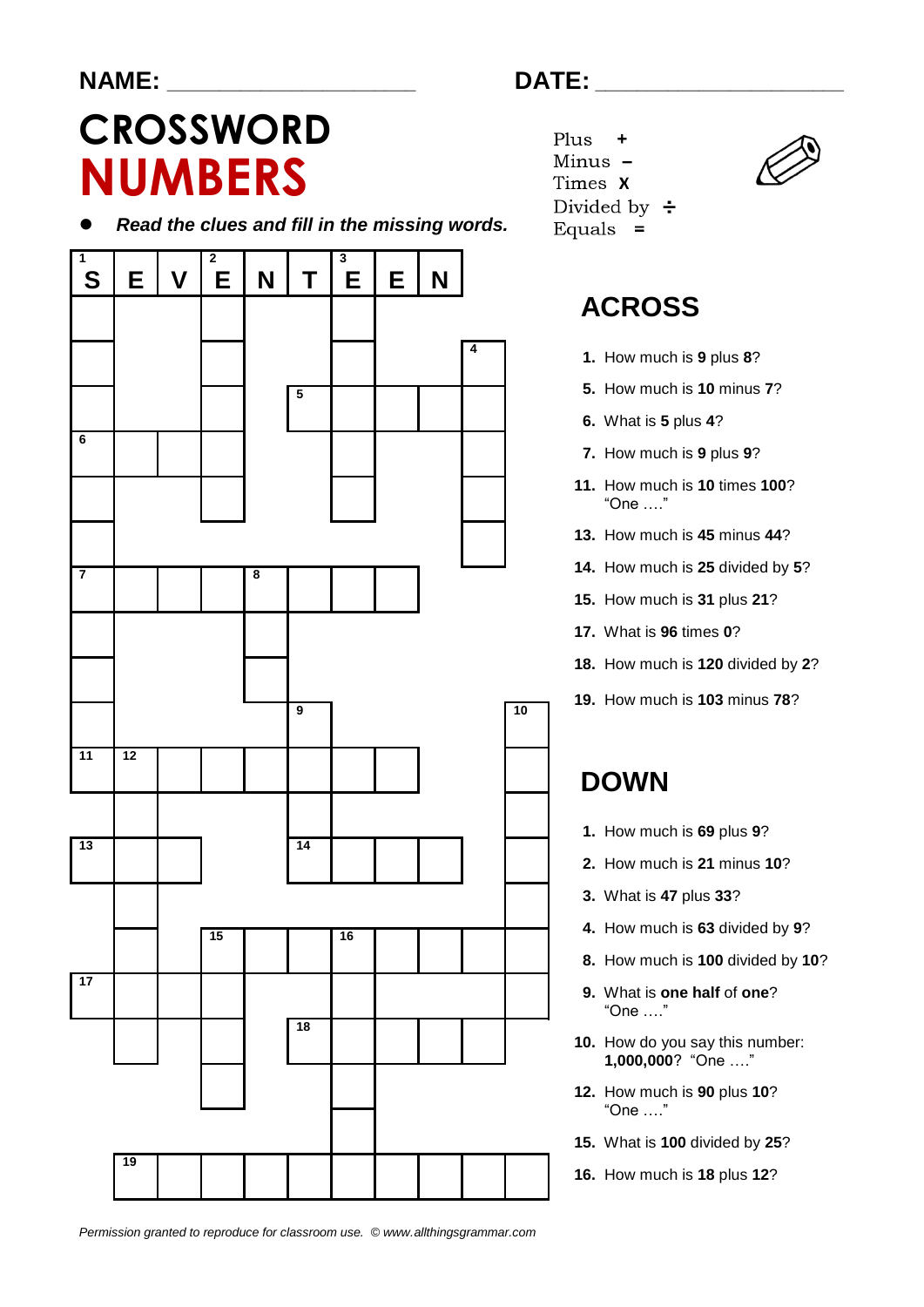# Answers

*Read the clues and fill in the missing words.*



## **ACROSS**

- **1.** How much is **9** plus **8**?
- **5.** How much is **10** minus **7**?
- **6.** What is **5** plus **4**?
- **7.** How much is **9** plus **9**?
- **11.** How much is **10** times **100**? "One …."
- **13.** How much is **45** minus **44**?
- **14.** How much is **25** divided by **5**?
- **15.** How much is **31** plus **21**?
- **17.** What is **96** times **0**?
- **18.** How much is **120** divided by **2**?
- **19.** How much is **103** minus **78**?

#### **DOWN**

- **1.** How much is **69** plus **9**?
- **2.** How much is **21** minus **10**?
- **3.** What is **47** plus **33**?
- **4.** How much is **63** divided by **9**?
- **8.** How much is **100** divided by **10**?
- **9.** What is **one half** of **one**? "One …."
- **10.** How do you say this number: 1**,000,000**? "One …."
- **12.** How much is **90** plus **10**? "One …."
- **15.** What is **100** divided by **25**?
- **16.** How much is **18** plus **12**?